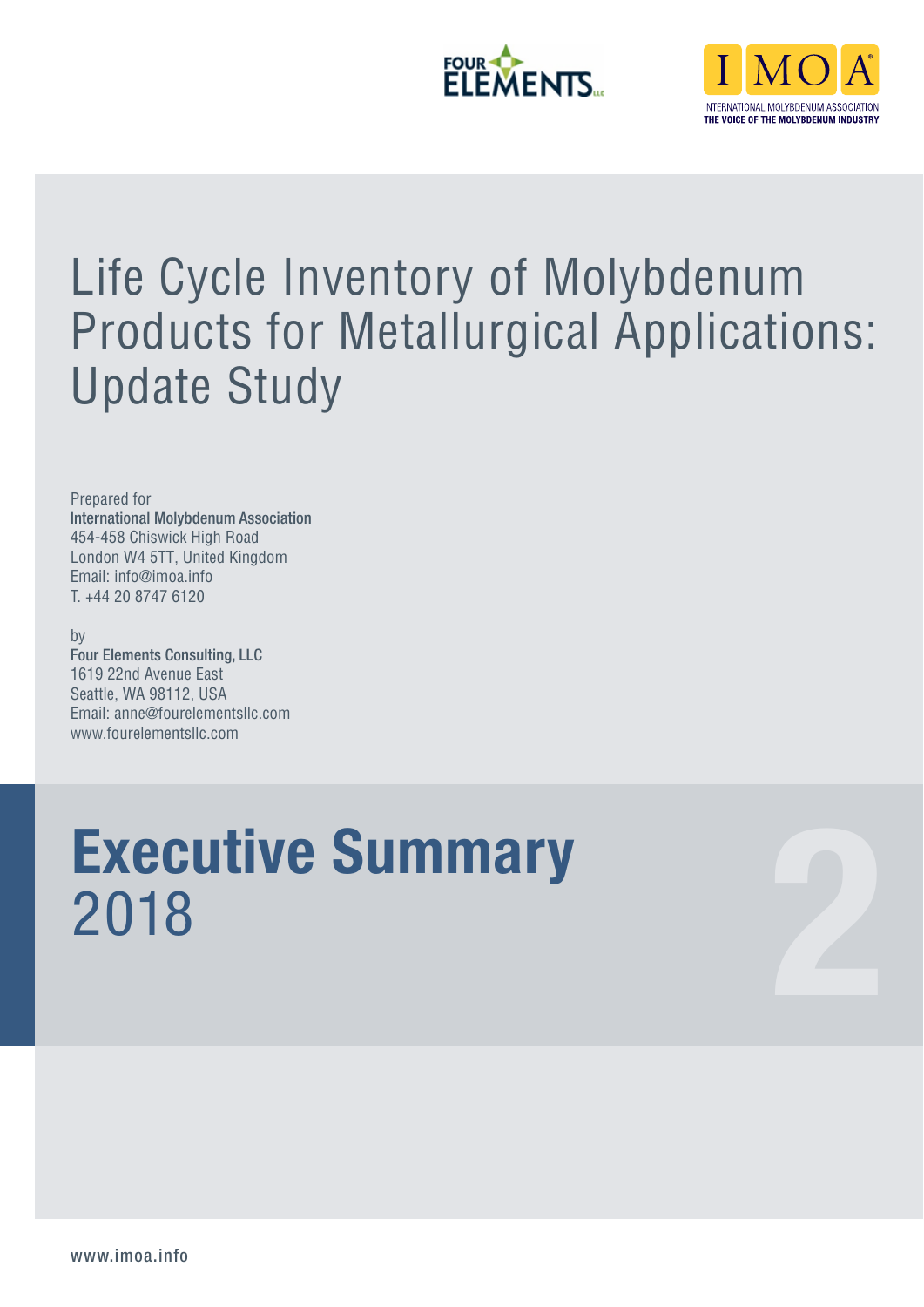## Introduction

Life Cycle Assessment (LCA) has become one of the most valuable environmental tools for assessing the environmental footprint of a product or process. LCA provides quantitative and scientific analyses of the environmental impacts of products and their associated industrial systems. Because it assesses each stage of the life of a product, LCA can offer valuable information about the production and supply chain of a product, helping to inform stakeholders about its environmental strengths and challenges over its life.

For nearly two decades, the non-ferrous and ferrous metals industries have adopted LCA as a powerful and comprehensive environmental tool to supply environmental information to customers, stakeholders, and researchers; measure environmental performance; and, internally, help identify areas of improvement. In 2000, the International Molybdenum Association (IMOA) completed a Life Cycle Inventory (LCI), which is the first stage of an LCA, on three metallurgical molybdenum feedstock products. In 2008, the Association updated the LCI to increase representativeness, update facility and background data, and adjust modeling approaches, based on evolving methodologies. This externally peer-reviewed 2018 LCI update study, summarised in this document, uses current facility and background data and ensures, where appropriate, modeling and methodology consistent with other LCAs in the metals sector, using the guidance of a metals and minerals industry-wide LCA "harmonization" guidance document.[1,](#page-3-0)[2](#page-3-1),[3](#page-3-2)

Given the popularity of LCA as a powerful environmental assessment tool, there is considerable demand for high quality, current environmental LCA-related information within all industrial sectors. The building and construction industry, which includes the vast array of materials, products, and industries pertaining to the built environment, has embraced LCA as a means to identify green solutions and improvements for new and existing buildings. Materials suppliers use LCA to highlight positive environmental attributes of their products in buildings, and builders and designers are selecting materials based on these environmental attributes. Companies and organizations of all industry sectors use LCA data to measure environmental performance of products and processes as part of their sustainable and environmental programs. Likewise, consumers use LCA-based environmental criteria to determine purchasing decisions by way of comparative LCAs, Environmental Product Declarations, and – imminently – Product Environmental Footprints. [4](#page-3-3) In short, environmental assessment information based on LCA has become more the norm than the exception.

### Goal & Scope

The aim of this study was to provide the molybdenum industry, LCA practitioners and databases, and molybdenum related stakeholders with LCIs of three molybdenum products for metallurgical applications, using current, robust data on molybdenum production. The products studied include:

**a.** roasted molybdenite concentrates (RMC), also known as "technical grade molybdenum oxide" or "tech oxide", in powder form;

- **b.** RMC in briquette form; and
- **c.** ferromolybdenum.

The LCI is cradle-to-gate, encompassing the processes that include resource extraction from the earth through to the point at which the products are ready for shipment to customers. The LCI is based on current data for process technologies, energy and materials consumed, and environmental outputs. The geographical scope of the study is global production of molybdenum, excluding China.

The cradle-to-gate results are intended to be used in the evaluation of potential impacts associated with molybdenum products and their applications. When used with studies that adhere to appropriate methodologies such as the ISO 14000 standards, this data can be the basis for industry benchmarking, Molybdenum-containing product analyses, and management of environmental improvement programs. The results of this study are available to LCA practitioners through the [IMOA website](https://www.imoa.info/HSE/LCI/life-cycle-assessment-program.php) in addition to LCA databases.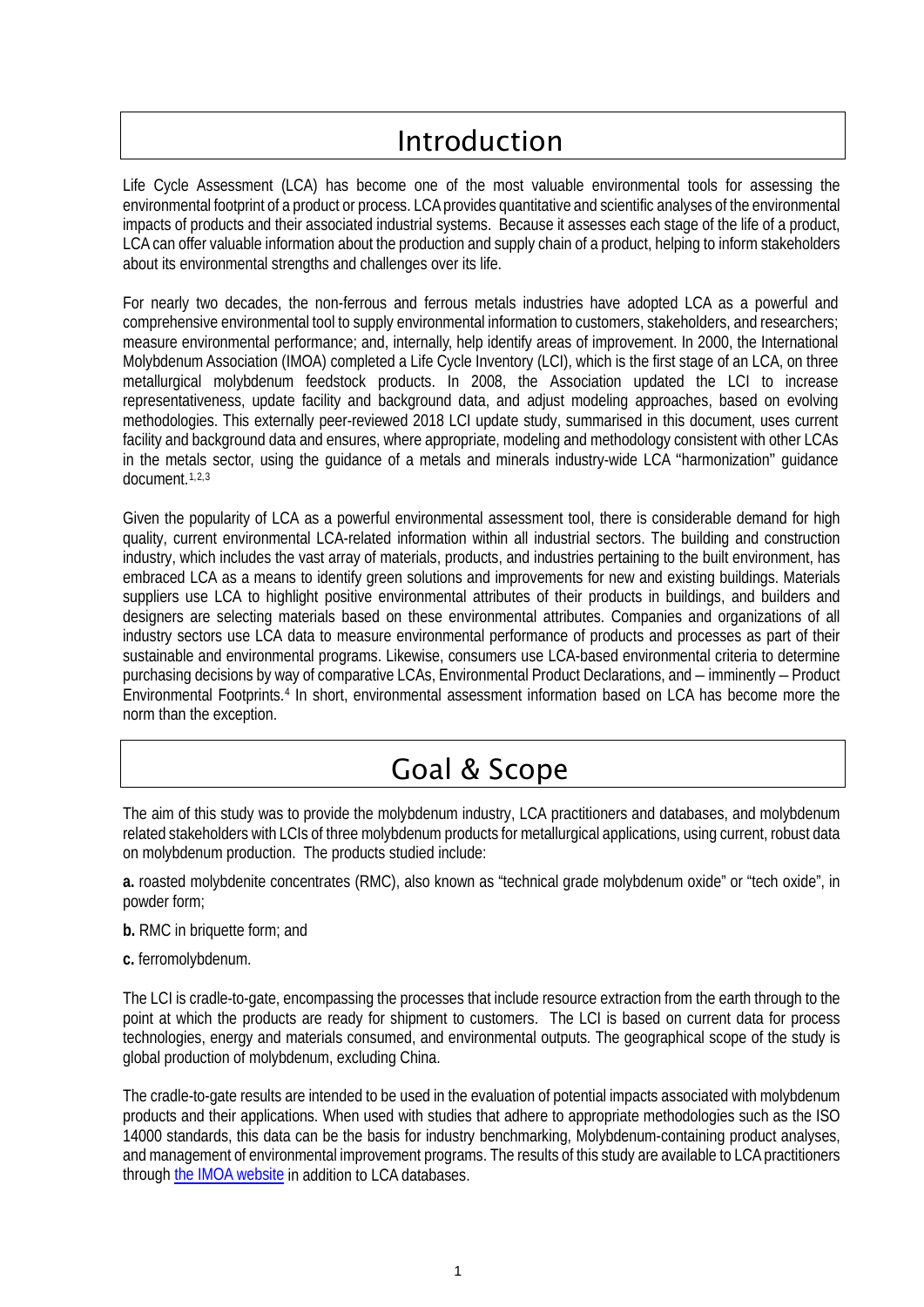# Methodology

LCA is an analytical tool used to comprehensively quantify and interpret the environmental flows to and from the environment, including air emissions, water effluents, solid waste, and the consumption/depletion of energy and other resources, over the life cycle of a product or process. In LCA, the system boundaries may encompass production and extraction of raw materials, manufacturing of intermediate products, transportation, distribution, use, and a final "end-of-life" stage which often includes multiple parallel paths such as recycling, incineration, landfilling, etc.

An LCA involves three main phases according to ISO 14040:1997(E), Section 3:

**1.** Life Cycle Inventory (LCI), the "phase of the LCA involving the compilation and quantification of inputs and outputs, for a given product system throughout its life cycle." This phase includes:

Defining the project system boundaries as specified by the goal and scope of the project (i.e., defining which steps are included in the system and which are not);

■ Collecting data required for each step included in the system; and

■ Calculating the final inventory.

**2.** Life Cycle Impact Assessment (LCIA) is the part of the LCA that aims to understand and evaluate the magnitude and significance of the potential environmental impacts of a product system." The LCIA stage involves categorising inventory flows and characterising them according to their overall impact to the category. Examples include global warming potential, natural resources depletion, and eutrophication potential. LCIA was not included within the scope of this LCI study update.

**3.** Life Cycle Interpretation is the LCA stage in which the "findings of either the inventory analysis or the impact assessment, or both, are combined in line with the defined goal and scope in order to reach conclusions and recommendations." Examples of life cycle interpretation include contribution analyses and scenario analyses, both of which are used to help understand the results of this study. This LCI study update does include interpretation.

ISO's representation of LCA actually identifies a process preceding the inventory analysis phase: *Goal and Scope Definition*. Individualising *Goal and Scope Definition* as a separate stage was specially intended as a reminder that the key project objective parameters should be carefully established and clearly stated at the outset of an LCA, to guide the subsequent stages. All stages of an LCA should be scoped by the particular use or uses for which the study is intended, and that use of the data may entail some results interpretation.

The study conforms to the International Organization for Standardization (ISO) 14040 and 14044 standards on LCA.<sup>[5](#page-3-4),[6](#page-3-5)</sup> The study meets the following essential requirements formalised by these ISO Standards:

 The project aims at taking an inventory of the environmental inflows and outflows associated with the cradle-togate production of a product;

 $\blacksquare$  The goal and scope of the project are precisely defined at the beginning of the project;

 Assumptions are clearly stated, and the methodology is as transparent as allowed whilst protecting confidential data;

System boundaries, functional unit, and allocation rules are rigorously defined and described;

**Pertinent data are collected and their quality is rigorously assessed; and** 

Reporting requirements are stated.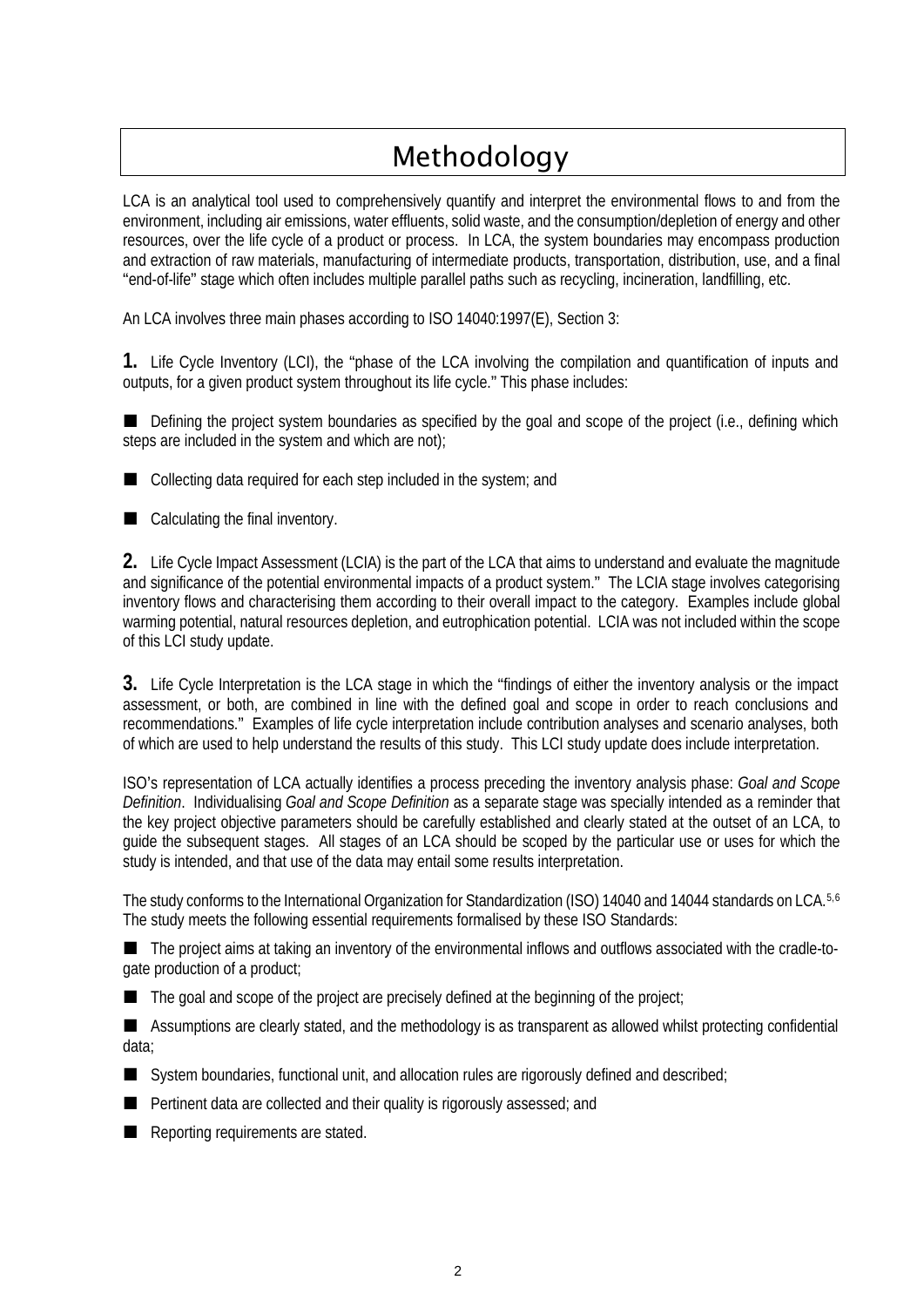The study was externally peer reviewed by James Salazar of Coldstream Consulting, Ltd, in British Columbia, Canada. The peer review process ensured the following (ISO 14044, Section 6.1):

- $\blacksquare$  The methods used to carry out the LCA are consistent with ISO 14044;
- $\blacksquare$  The methods used to carry out the LCA are scientifically and technically valid;
- $\blacksquare$  The data used are appropriate and reasonable in relation to the goal of the study;
- The interpretations reflect the limitations identified and the goal of the study; and
- The study report is transparent and consistent.

The primary molybdenum data collected and modeled for this study is sourced from facilities in eight countries spanning Asia, Europe, North America, and South America, and represents approximately 30% of total global molybdenum produced and 46% of global production minus China.[7](#page-3-6) Data were collected for the years 2015 or 2016 – based on the most representative production year – and came from primary and byproduct mines and conversion facilities. A typical range of operating configurations were included.

This LCI is considered to be the most comprehensive, current record of environmental inflows and outflows associated with the production of molybdenum products for metallurgical applications. However, it should be borne in mind that LCA, like any other scientific/quantitative study, is a far from perfect tool. There is inherently some margin of error due to various limitations such as imperfections of data and unavailability of some relevant data.

### Aggregation, Modeling & Results

Unit processes included mining the molybdenite ore, concentrating the ore, roasting into RMC, briquetting, and ferromolybdenum production. Aggregation of production data included:

- Calculation of production-weighted averages for each unit process;
- Rigorous data checks, cross-checks, and mass and energy balance calculations;
- Reporting of statistical information for each LCI flow monitored; and
- Individual company results production and re-checking of discrepancies.

LCI models were built in GaBi, a commercially-available LCA software, and utilized the GaBi LCA database. The cutoff criteria of 99.5 percent of the mass of inputs were exceeded. The LCI results provide industry-average cradle-togate data for the defined set of energy and material inputs, air emissions, water effluents and deposited material for the three molybdenum products.

<span id="page-3-1"></span><span id="page-3-0"></span>The high level of data and data quality checking, coupled with robust background data on materials and energy, makes IMOA's molybdenum LCI the most representative LCI study carried out for these products on an industry-wide basis, and provides a sound foundation for LCA studies relating to molybdenum.

<span id="page-3-3"></span><span id="page-3-2"></span>IMOA proposes to continue reviewing and updating the LCI data on a regular basis to take into account expanding and improved monitoring procedures. Where possible, such reviews will include broadening the geographical coverage and number of participating companies.

### Availability of Data

<span id="page-3-6"></span><span id="page-3-5"></span><span id="page-3-4"></span>Requests for LCI data are to be made on-line via the IMOA [website.](https://www.imoa.info/HSE/LCI/life-cycle-assessment-program.php) The normal procedure is to complete an on-line [data request form](https://www.imoa.info/HSE/LCI/onlineform/online_form.php) describing the intended application of the data. This will help to ensure that the IMOA methodology and results can be applied appropriately and will be compatible with the goals of the study.